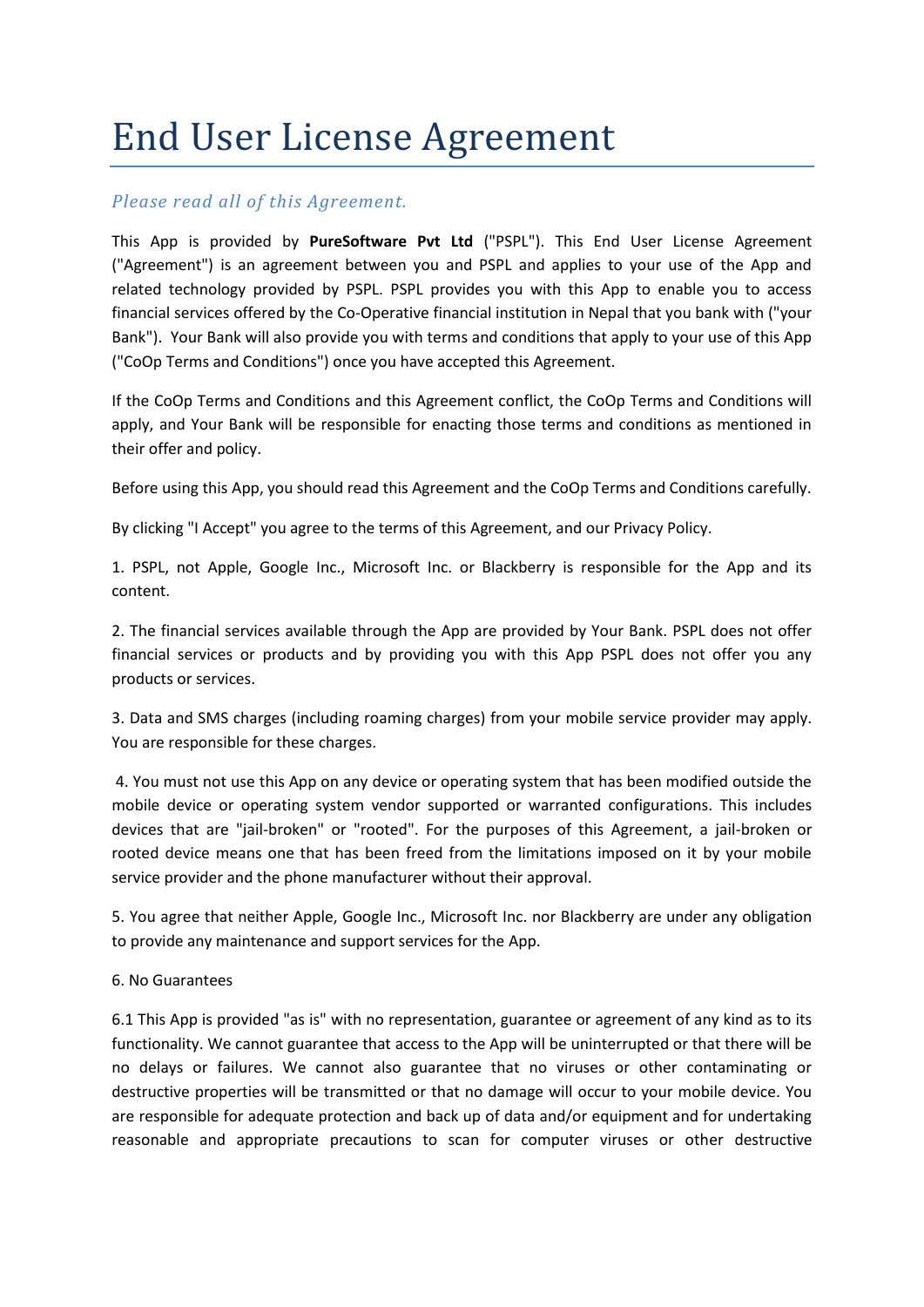properties. We are not responsible if you incur any loss as a result of any of the matters set out in this clause 6.

6.2 We are not responsible for any third party software that may be used in connection with the App.

7. Links To Third Party Sites or Content

7.1 By providing hyperlinks within the App we do not endorse and are not responsible for any linked websites. We recommend that you view the linked website's terms, privacy and cookie policy pages to understand how use of that website may affect you. We are not responsible for the accuracy, timeliness or the continued availability or the existence of content, hyperlinks, or third party websites or pages linked to the App.

7.2 The App may offer access to news services, market analysis, financial planning tools or other information provided by third parties. We do not control, cannot guarantee, and are not responsible for, the accuracy, timeliness or even the continued availability or existence of such content.

7.3 Certain services may use information about your physical location sent from your mobile device (e.g. GPS signals).

7.4 If you use these services, you consent to us, our partners and licensees, and Google accessing, monitoring, transmitting, collecting, maintaining, disclosing, processing and using your location data to enable us and Google to provide the relevant functionality in accordance with the terms and conditions and privacy policy of this App and those of Google.

7.5 You will be asked to consent to the use of location services when you download the App, or, for iOS devices, the first time you use any of these services.

7.6 You may withdraw this consent at any time by turning off the location services settings on your mobile device.

7.7 Access to Google Maps /Google Earth APIs through the App is subject to separate Google terms and conditions available at:

Maps Terms – [http://maps.google.com/help/terms\\_maps.htm](http://maps.google.com/help/terms_maps.htm)

Legal Notices – [http://www.google.com/enterprise/earthmaps/legal/us/maps\\_AUP.html](http://www.google.com/enterprise/earthmaps/legal/us/maps_AUP.html)

AUP - [http://maps.google.com/help/legalnotices\\_maps.html](http://maps.google.com/help/legalnotices_maps.html)

7.8 You acknowledge and agree that PSPL has no control over the content of Google Maps.

8. Trade Marks and Copyright

8.1 "PureSoftware", is a trademark of PureSoftware Pvt Ltd. You may not use or reproduce the mentioned trademark, logo or brand name. Copyright in the pages, screens, information, and all material in their arrangement, included in the App is owned by or licensed to us unless otherwise noted.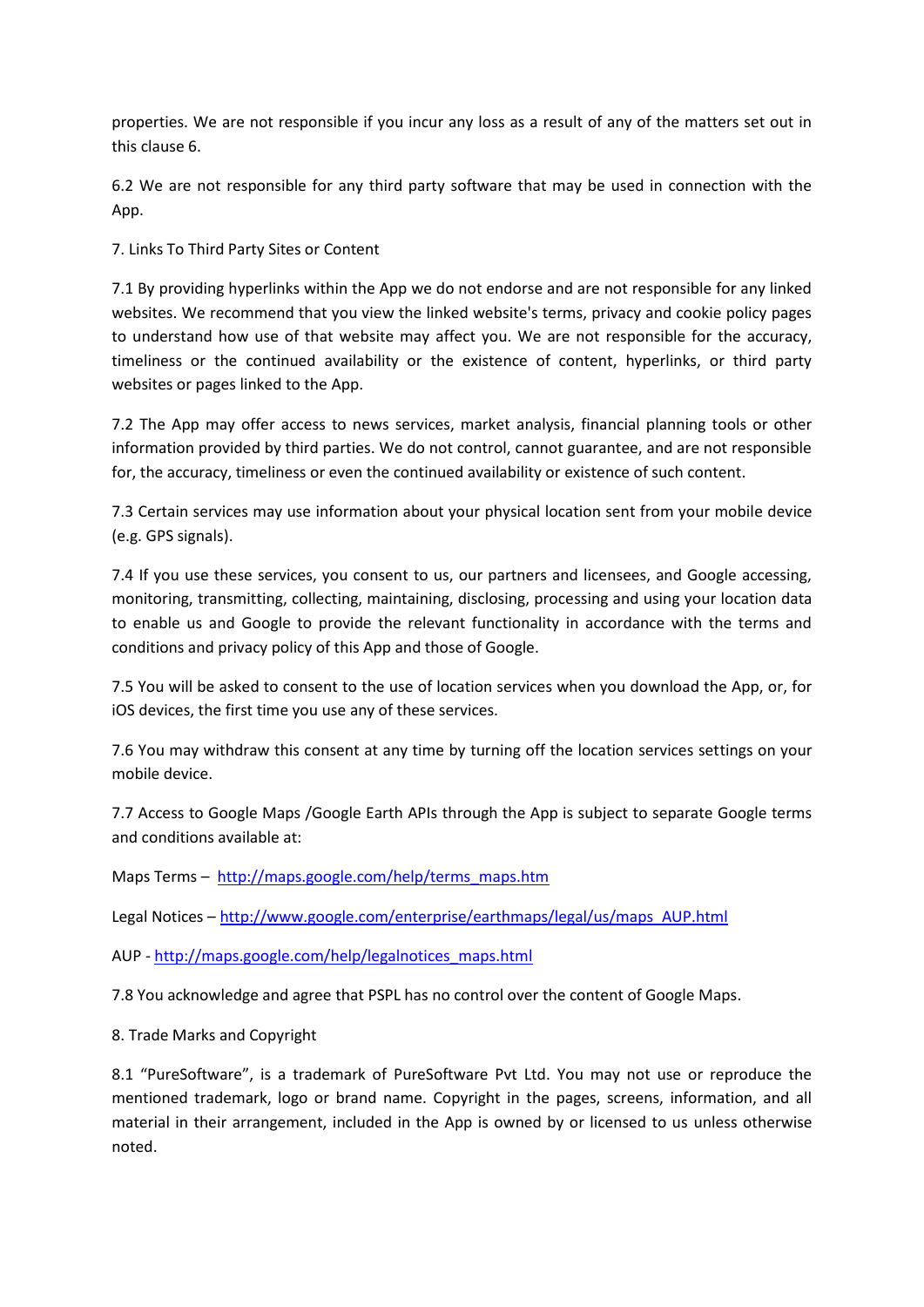8.2 You may not use the App for any purpose which is unlawful, abusive, libellous, obscene or threatening.

8.3 Apple, Google Inc., Microsoft Inc., Blackberry, any mobile telephone network provider and any intermediary making the App available for download will not have any responsibilities or obligations to you in relation to the App.

8.4 PSPL will be responsible for any claims from you or a third party relating to the App or its possession or use, including alleged breaches of a third party's intellectual property rights, product liability claims, compliance with legal or regulatory requirements and consumer protection claims.

9. Responsibilities

9.1 You are responsible for all claims, damages and costs arising from:

(i) your use of the App,

(ii) our reliance on information you have provided,

(iii) any breach by you of this Agreement, of any intellectual property or other right of any person or entity.

10. Miscellaneous

10.1 You confirm that:

(i) you are not located in a country subject to a U.S. Government embargo, or that has been designated by the U.S. Government as a "terrorist supporting" country; and

(ii) you are not listed on any U.S. Government list of prohibited or restricted parties. Lists of these countries and parties may be found at www.state.gov and www.treasury.gov.

10.2 We may occasionally allow you extra time to comply with your obligations or decide not to exercise some of our rights. However, we can still insist on the strict application of this Agreement later on.

10.3 All notices to PSPL, questions or complaints must be addressed to and sent in writing to your Bank.

10.4 We may transfer all or any of our rights under this Agreement to a company affiliated with us or to any other party. You may not transfer your rights or obligations under this Agreement to anyone else.

10.5 If for any reason a court of competent jurisdiction finds any provision or portion of the Agreement to be unenforceable, the remainder of the Agreement will continue in full force and effect.

### 11. Variation

11.1 We may change the terms of this Agreement and will provide you with notice before the changes take effect as follows: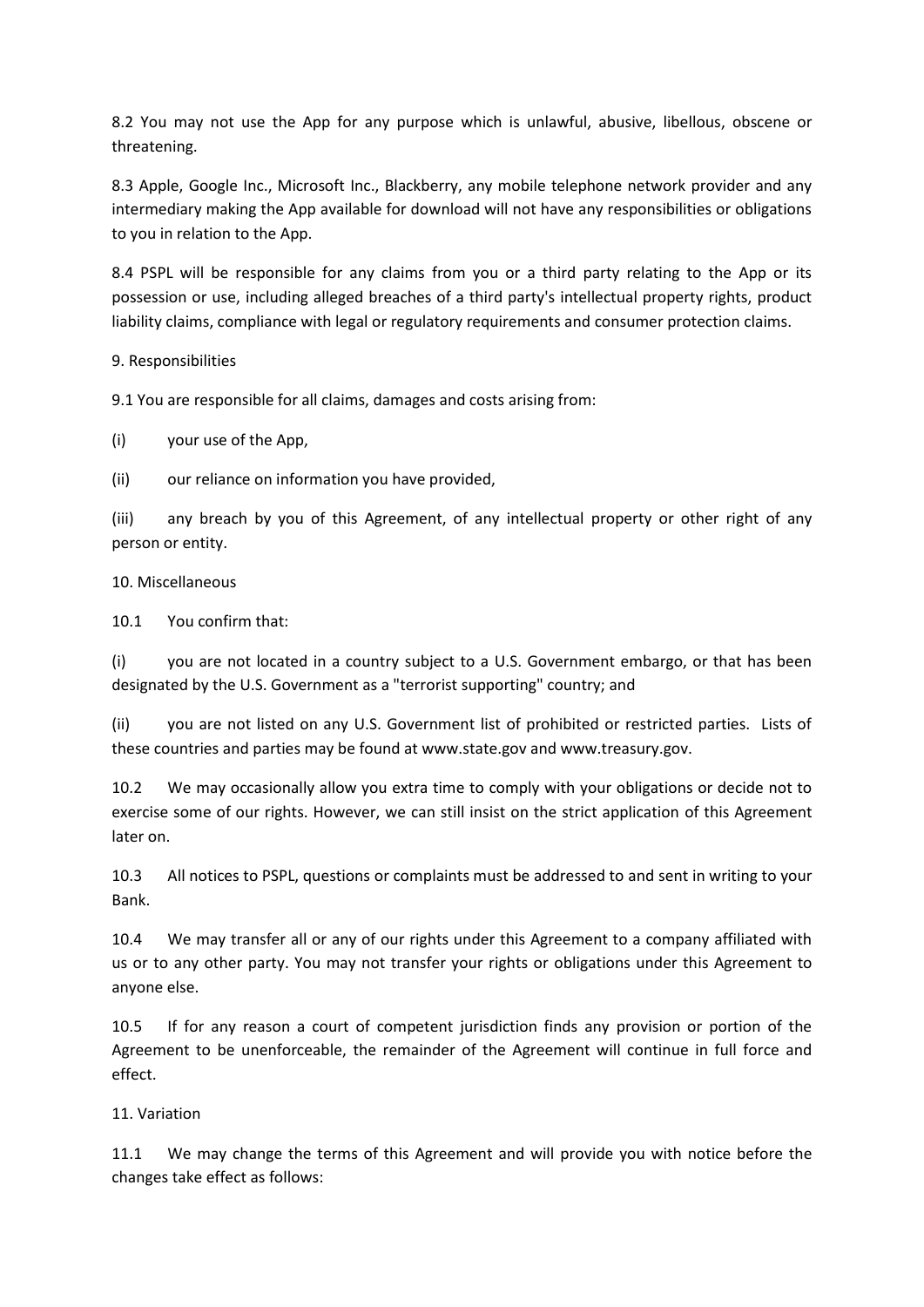(i) if Your Bank is located within Nepal, personally (for example by e-mail, SMS, by a message within the App), at least 1 months before the changes take effect, or

12. Termination

12.1 We may end this Agreement immediately if:

(i) You have seriously or persistently broken any of the terms of this Agreement or the CoOp Terms including where you are, or we reasonably suspect you have committed fraud; you were not entitled to download the App; we have reasonable grounds for believing you have committed or are about to commit a crime in connection with your bank account; or if you have not satisfied any antimoney laundering requirements.

(ii) If the App is withdrawn by Apple, Google Inc., Microsoft Inc. or Blackberry.

(iii) if we reasonably consider that by continuing the contract:

(iv) if we may break a law, regulation, code, court order or other duty; or

(v) if we, or another PSPL group company, may be exposed to action or censure from any government, regulator or law enforcement agency.

12.2 We will notify you personally immediately after we have terminated the Agreement. This can include SMS, a message when you log onto the App, by post, by e-mail, by secure e-message, by a message on your statement, or in any other way that will be sent to you individually.

12.3 We may end this Agreement for any other reason by giving you at least 15 days' personal notice. This may happen if, for example, we replace the App.

12.4 You can end this Agreement at any time by deleting the App from your mobile device.

13. Jurisdiction

13.1 This Agreement is governed by the same laws as the terms and conditions that apply to the financial products you access using this App.

### **Glossary**

"App" means an application that runs on a mobile operating system including, for example, Apple iOS or Android.

"PSPL" or "PureSoftware" means PureSoftware Pvt Ltd, its subsidiaries and affiliated companies.

"we," "us" or "our" means PSPL.

"you", "your" and "yours" mean the person(s) downloading the App.

"Your Bank" means the Co-Operative financial institution that you bank with, whose financial services you can access through the App.